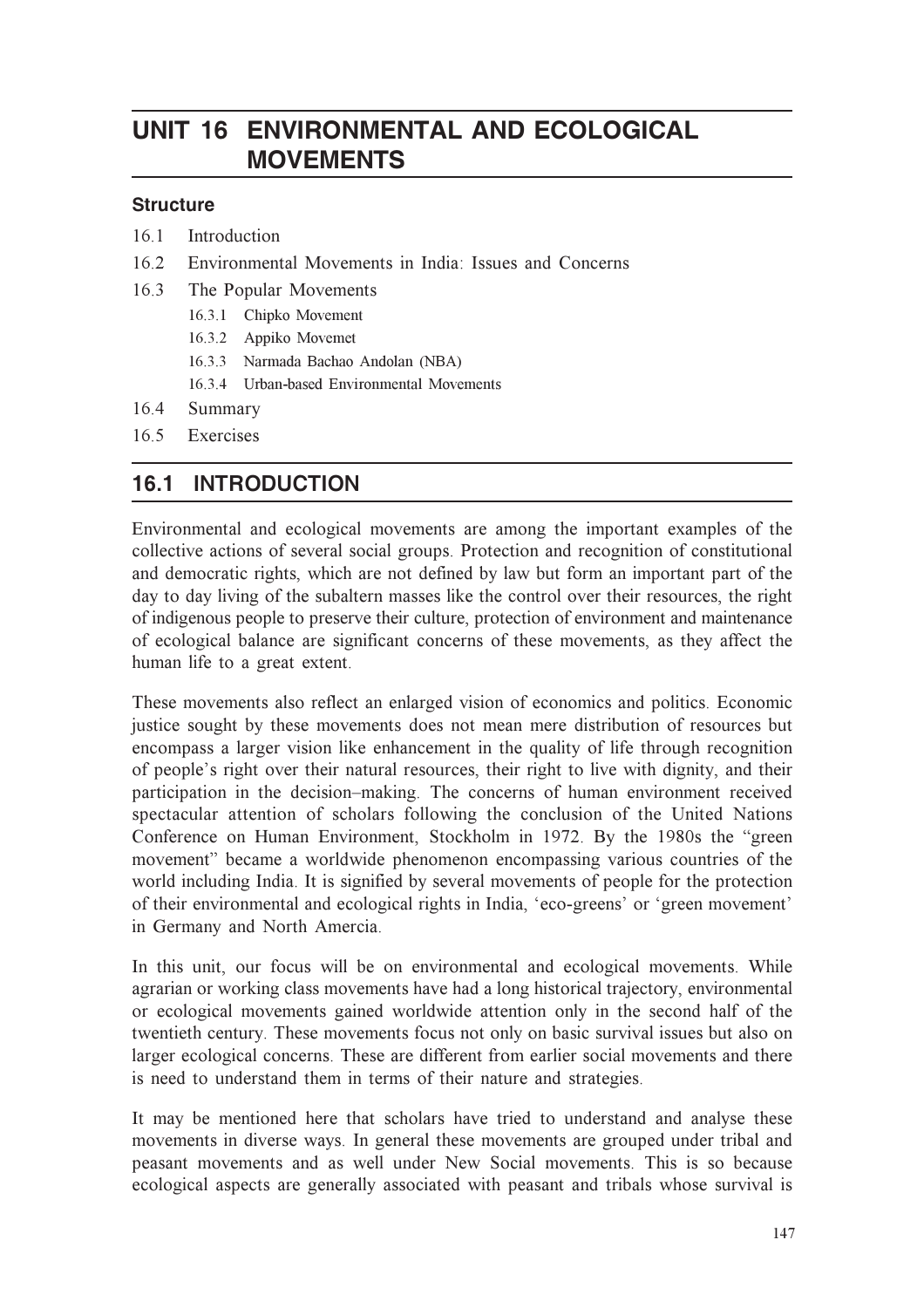associated with the state of natural resources like forests, water etc. Some treat them as middle class or elite movements as the problems and concerns of the local communities, indigenous people or non–tribal poor are generally articulated by the urban middle class elite. In fact, there has been no single unified and homogenous environmental discourse in India. There has been what Guha calls 'varieties of environmentalism'. In this context the present unit attempts to understand history of environmental movements in India. Different environmental and ecological movements will also be dealt in this unit.

## 16.2 ENVIRONMENTAL MOVEMENTS IN INDIA: ISSUES AND CONCERNS

The environmental movement is a broad generic term which is generally used to describe and understand different types of local struggles and conflicts concerned with livelihood issues and ecological security within the larger context of the development debate. These struggles in fact critiqued and questioned the notion of development and conservation ecology pursued by the Indian state and its officials since colonial time. The genesis of the environmental movement in India can be traced to the Chipko movement (1973) in Garhwal region in the new state of Uttranchal. In fact, between 1970s and 1980s there were several struggles in India around issues of rights to forest and water which raised larger ecological concerns like rights of communities in forest resources, sustainability of large scale environmental projects like dams, issues of displacement and rehabilitation etc.

The Indian environmental movement is critical of the colonial model of development pursued by the post–colonial state. The post–independent state failed to build up a development agenda based on the needs of the people and continued to advocate the modern capitalist agenda which led to the destruction of environment, poverty and marginalisation of rural communities. Formation of national parks, sanctuaries, protected areas in India, in fact represents the conventional environmentalism which the Indian state advocated with the aim of preserving wildlife and biodiversity by pushing people out of these areas. In response to this conventional environmentalism which considered the Indian state to be the custodian of natural resources, the environmental movement in India advocated the ideology of 'environmentalism of the poor'. It not only critised modern developmentalism but also strongly advocated the revival of traditional 'self – sufficient village economy'. It brought communities to the centre stage of Indian environmental discourse. The environmentalist stated that local communities were best suited to conserve natural resources as their survival depended in the sustainable use of such resources. They argued that in order to make the sustainable use of the resource the customary rights or traditional rights should be given back to the people which were taken away by the State, and traditional institutions should also be recognised. In a nutshell, the environmental movement in India concentrates on the issue of equity in relation to access and use of natural resources.

Unlike in the West, a significant characteristic of environmental movements in India is that they have mainly involved the women, the poor and disadvantaged masses who have been directly affected by or are victims of environmental degradation. Thus these movements are primarily political expressions of the struggle of local communities and people who are victims of environmental degradation or abuse of resources.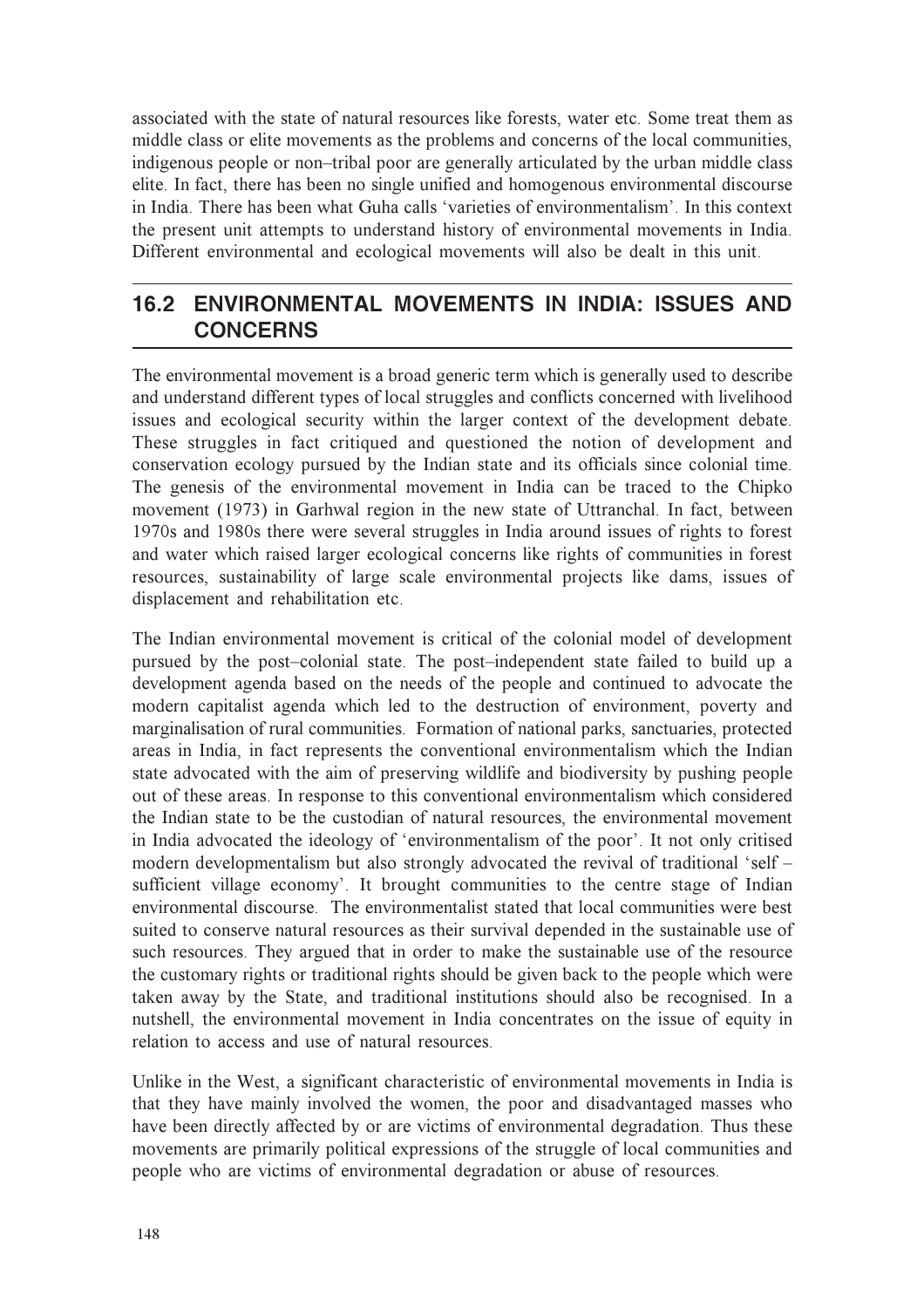Gadgil and Guha identify four broad strands within the environmental movements in India based on vision, ideology and strategy. The first types are those which emphasise on the moral necessity to restrain overuse and ensure justice to the poor and marginalised. Mainly Gandhians belong to this strand. The second strand stresses on the need to dismantle the unjust social order through struggle. Marxists mostly follow this strand. The Third and fourth strands advocate reconstruction, i.e. employing technologies appropriate to the given context and time. They reflect the concerns of the scientists or the spontaneous efforts of the communities at the village level who aim at protecting local community forests or the right to pursue environment-friendly agricultural practices.

Before we discuss some examples of environmental and ecological movements in India it will be relevant to reproduce the table 10.2 from Ghanshyam Shah's book Social Movements: A Review of Literature (2004: 257-58). This table will help you to have an overview of the issues, categories and examples of environmental movements, which have taken place in India.

| <b>Categories</b>                                     | <b>Issues</b>                                                                                                                                                                                                               | <b>Some Examples</b>                                                                                                                                                                                                                                                                                                                    |
|-------------------------------------------------------|-----------------------------------------------------------------------------------------------------------------------------------------------------------------------------------------------------------------------------|-----------------------------------------------------------------------------------------------------------------------------------------------------------------------------------------------------------------------------------------------------------------------------------------------------------------------------------------|
| Forest and<br>land-based                              | Right of access to forest<br>$\bullet$<br>resources.<br>Non-commercial use of<br>$\bullet$                                                                                                                                  | Chipko, Appico, tribal movements<br>all over the country (for example,<br>Jharkhand/Bastar Belt).                                                                                                                                                                                                                                       |
|                                                       | natural resources.<br>Prevention of land<br>$\bullet$<br>degradation.<br>Social justice/human rights.<br>$\bullet$                                                                                                          |                                                                                                                                                                                                                                                                                                                                         |
| Marine<br>resources and<br>fisheries.<br>aquaculature | Ban on trawling, preventing<br>$\bullet$<br>commercialization of shrimp<br>and pawn culture.<br>Protection of marine<br>$\bullet$<br>resources.<br>Implementation of coastal<br>$\bullet$<br>zone regulations.              | National Fishermens' Forum Working<br>for traditional fisherfolk on Kerala,<br>Chilka Bachao Andolan, Orissa.                                                                                                                                                                                                                           |
| Industrial<br>pollution                               | Stricter pollution control<br>$\bullet$<br>measures, compensation.<br>Prevention of reckless<br>$\bullet$<br>expansion of industries<br>without considering design,<br>locational factors and<br>livelihood issues of local | Zahiro Gas Morcha in Bhopal; Ganga<br>Mukti Andolan in Bihar; movement<br>against Harihar Polyfibre factory in<br>Karnataka; movement against pollution<br>of Sone river by Gwalior Rayon factory<br>led by Vidushak Karkhana Group of<br>Shahdol district, MP; movements                                                               |
| Development<br>projects:                              | population.                                                                                                                                                                                                                 | against poisoning of Cheliyar river in<br>Kerala by Kerala Shastra Sahitya<br>Parishad (KSSP).                                                                                                                                                                                                                                          |
| Dams and irrigation<br>a)<br>projects                 | Protection of tropical forests.<br>$\bullet$<br>Ecological balance.<br>$\bullet$<br>Destructive development.<br>$\bullet$<br>Rehabilitation and<br>$\bullet$<br>resettlement of the displaced.                              | Silent Valley movement by KSSP;<br>Narmada Bachao Andolan; movements<br>against Tehri by Tehri Bandh Virodhi<br>Samiti; the Koshi Gandhak Bodhghat<br>and Bedthi; Bhopalpatnam and<br>the west;<br>Ichampalli<br>in<br>the<br>Tunghbhadra,<br>Malaprabha<br>and<br>Ghatprabha Schemes in the south:<br>Koyna Project affected Committee |

Table 1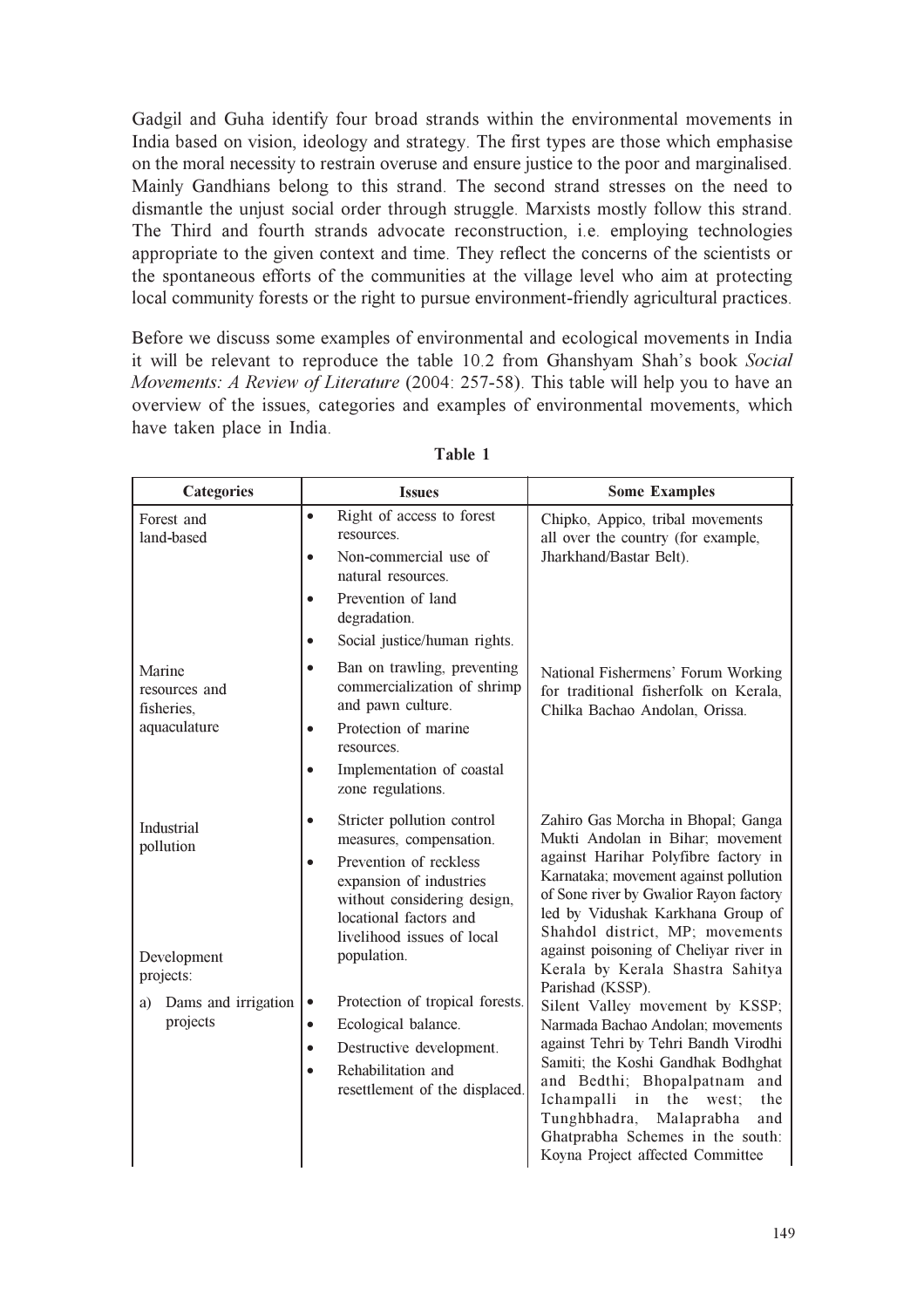| (b) Power projects                                                   | Ecological balance.<br>$\bullet$<br>Rehabilitation and<br>$\bullet$<br>resettlement, high costs.                                                                                                                                                                                                                                                   | Jan Andolan in Dabhol against Enron;<br>Koe-Karo Jan Sanghatana in Bihar.<br>Anti-mine project in Doon valley.                                                                                                                                                                                           |
|----------------------------------------------------------------------|----------------------------------------------------------------------------------------------------------------------------------------------------------------------------------------------------------------------------------------------------------------------------------------------------------------------------------------------------|----------------------------------------------------------------------------------------------------------------------------------------------------------------------------------------------------------------------------------------------------------------------------------------------------------|
| Mining<br>c)                                                         | Depletion of natural<br>$\bullet$<br>resources.                                                                                                                                                                                                                                                                                                    | Anti-Bauxite mine movement (Balco<br>project) in Orissa.                                                                                                                                                                                                                                                 |
| Industrial plants/<br>d)<br>Railway projects/<br>Airport project     | Land degradation.<br>$\bullet$<br>Ecological imbalance.<br>$\bullet$<br>Realignment.<br>$\bullet$<br>Rehabilitation and<br>$\bullet$<br>resettlement of the<br>displaced.                                                                                                                                                                          | Protests and demands of Kakana<br>Realignment<br>Railway<br>Action<br>Committee.<br>Citizen's group against Dupont Nylon<br>6.6. Goa. Amravati Bachao Abhyan<br>against a large chemical complex.                                                                                                        |
| Military bases<br>e)                                                 | Ecological balance.<br>$\bullet$<br>Ecological balance.<br>$\bullet$<br>Rehabilitation.<br>$\bullet$<br>Resettlement and safety.<br>$\bullet$                                                                                                                                                                                                      | Anti-missiles test range in Baliapal and<br>at Netrahat, Bihar.                                                                                                                                                                                                                                          |
| Wild-life sanctuaries.<br>National parks                             | $\bullet$<br>Displacement, rehabilitation<br>and resettlement, loss of<br>livelihood.                                                                                                                                                                                                                                                              | Ekjoot in Bhimashankar region of<br>Maharashtra, Shramik Mukti Andolan<br>in Sanjay Gandhi National Park,<br>Bombay.                                                                                                                                                                                     |
| Tourism                                                              | Displacement, cultural<br>$\bullet$<br>changes, social ills.                                                                                                                                                                                                                                                                                       | Himachal Bachao Andolan. Bailancho<br>Saad. Goa.                                                                                                                                                                                                                                                         |
| Advocacy groups/<br>individual campaigns,<br>citizen's Action Groups | $\bullet$<br>Policy inputs, stricter<br>measures for protected<br>areas.<br>Clear policy on national<br>$\bullet$<br>park and wild-life<br>sanctuaries, lobbying,<br>research, training and<br>documentation on wild life,<br>conservation, education,<br>community-based<br>environmental management.<br>Publications on<br>environmental issues. | Society for Clean Cities. Bombay<br>Natural History Society (BNHS). Centre<br>for Science and Environment (CSE),<br>Delhi.<br>Research,<br>training<br>and<br>documentation organizations such as<br>Bombay Environmental Action Group.<br>Save Bombay Committee. Save Pune<br>Citizen's Committee, etc. |
| Appropriate technology/<br>organic farming                           | International debates.<br>$\bullet$<br>Sustainable development.<br>$\bullet$<br>Eco-friendly models of                                                                                                                                                                                                                                             | Ralegaon Siddhi (Anna Hazare's<br>village). SOPECOMM. Laurie Baker's                                                                                                                                                                                                                                     |
|                                                                      | development.<br>Low cost, environmental-<br>$\bullet$<br>friendly housing and<br>technology.                                                                                                                                                                                                                                                       | Housing experiments.<br>People's Science Institute, Dehradun.                                                                                                                                                                                                                                            |

Source: Janki Andharia and Chandan Sengupta. 1998. 'The Environmental Movement: Global Issues and the Indian Reality'. The Indian Journal of Social Work, 59 (1), pp. 429-31.

# 16.3 THE POPULAR MOVEMENTS

This section discusses some of the forest-based movements, Anti-dam movements and movements caused due to the environmental pollution. The forest-based movements discussed here include Chipko and Appico movements; the anti-Dam movement includes NBA; the anti pollution–movement include those which took place in Delhi.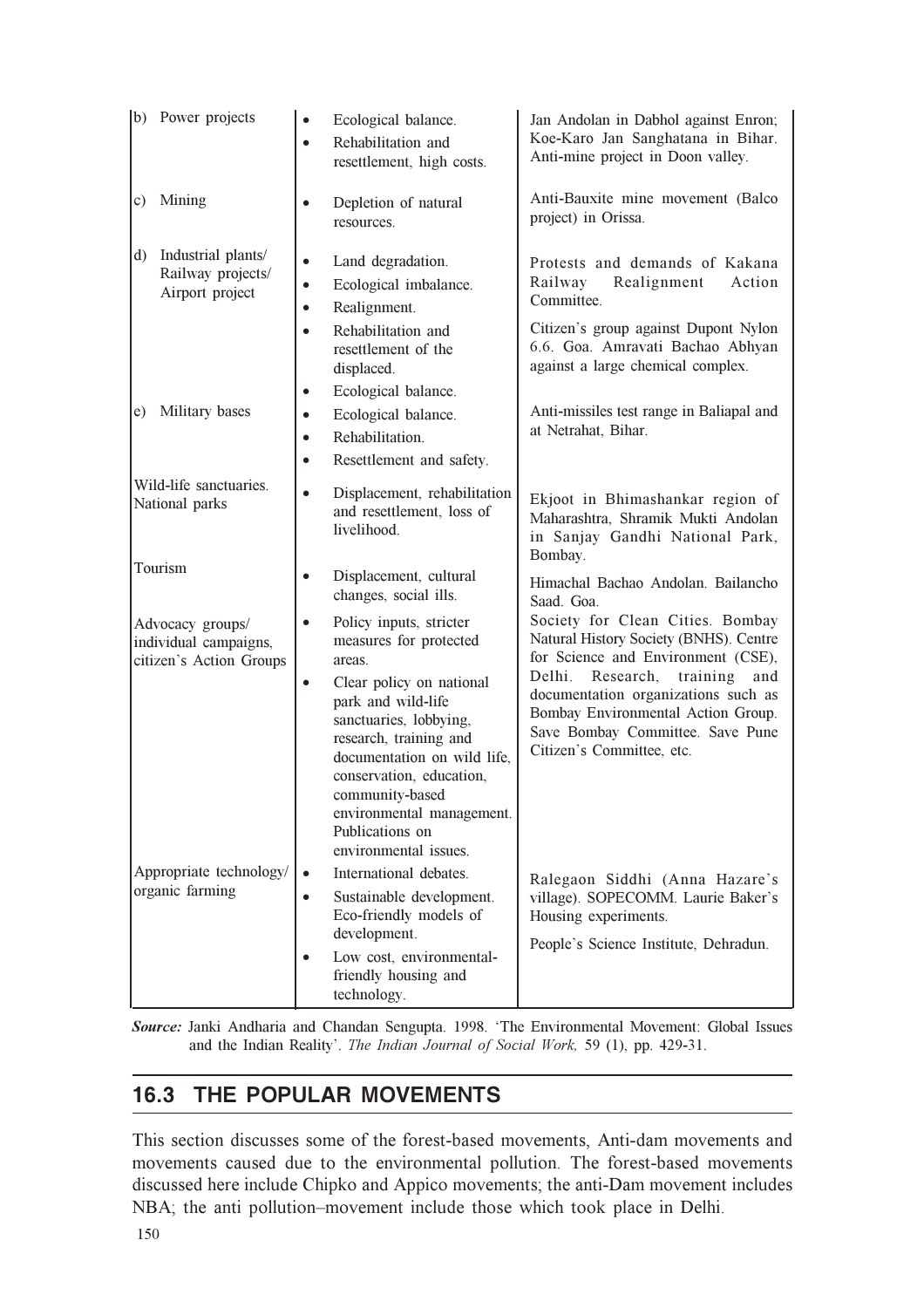#### 16.3.1 Chipko Movement

As mentioned earlier, the origin of modern environmentalism and environmental movements in India can be ascribed to the Chipko movement in the central Himalayan region in the early 1970s. Chipko movement, launched to protect the Himalayan forests from destruction, has its' roots in the pre-independence days. Many struggles were organised to protest against the colonial forest policy during the early decades of 20th century. Peoples' main demand in these protests was that the benefits of the forest, especially the right to fodder, should go to local people. These struggles have continued in the post-independent era as the forest policies of independent India are no different from that of colonial ones. The origin of 'Chipko' [*chipak jayenge* - to hug] took place during 1973. In the early 1973 the forest department refused to allot ash trees to the Dashauli Gram Swarajya Sangha (DGSS), a local cooperative organisation based in Chamoli districts, for making agricultural implements. On the other hand, the forest department allotted ash trees to a private company, i.e., Symonds Co. This incident provoked the DGSS to fight against this injustice through lying down in front of timber trucks and burning resin and timber depots as was done in Quit India movement. When these methods were found unsatisfactory, Chandi Prasad Bhat - one of the leaders, suggested of embracing the trees and thus 'Chipko' was born (for details see Bahuguna, 1990 and Guha, 1989). This form of protest was instrumental in driving away the private company from felling the ash trees. With its success the movement spread to other neighbouring areas and subsequently the movement came to be popularly known as Chipko movement internationally. From its beginning the Chipko movement concentrated on ecological issues such as depletion of forest cover and soil erosion.

Three important aspects were responsible for the success of Chipko movement. First, the close links between the livelihoods of the local people and the nature of the movement. The local people consider Chipko as a fight for basic subsistence which have been denied to them by the institutions and policies of the State (Guha, 1989). In addition, specificity of the area where Chipko movement took place; involvement of women in the contribution to households' subsistence and the overwhelming support to anti-alcohol campaign have led to the overwhelming support of women which is unique to the Chipko movement. The second aspect is with regard to the nature of agitation. Unlike other environmental movements Chipko has strictly adhered to the Gandhian tradition of freedom struggle, i.e., non–violence. Third, the simplicity and sincerity of the leaders like Sunderlal Bahuguna and their access to national leaders like Mrs. Indira Gandhi, other politicians and officials also helped to the success of the movement to a large extent.

The demands of the Chipko movement were as follows:

- i) complete stoppage of cutting trees for commercial purposes;
- ii) the traditional rights should be recognised on the basis of minimum needs of the people;
- iii) making the arid forest green by increasing people's participation in tree cultivation;
- iv) formation of village committees to manage forests;
- v) development of the forest related home-based industries and making available the raw materials, money and technique for it; and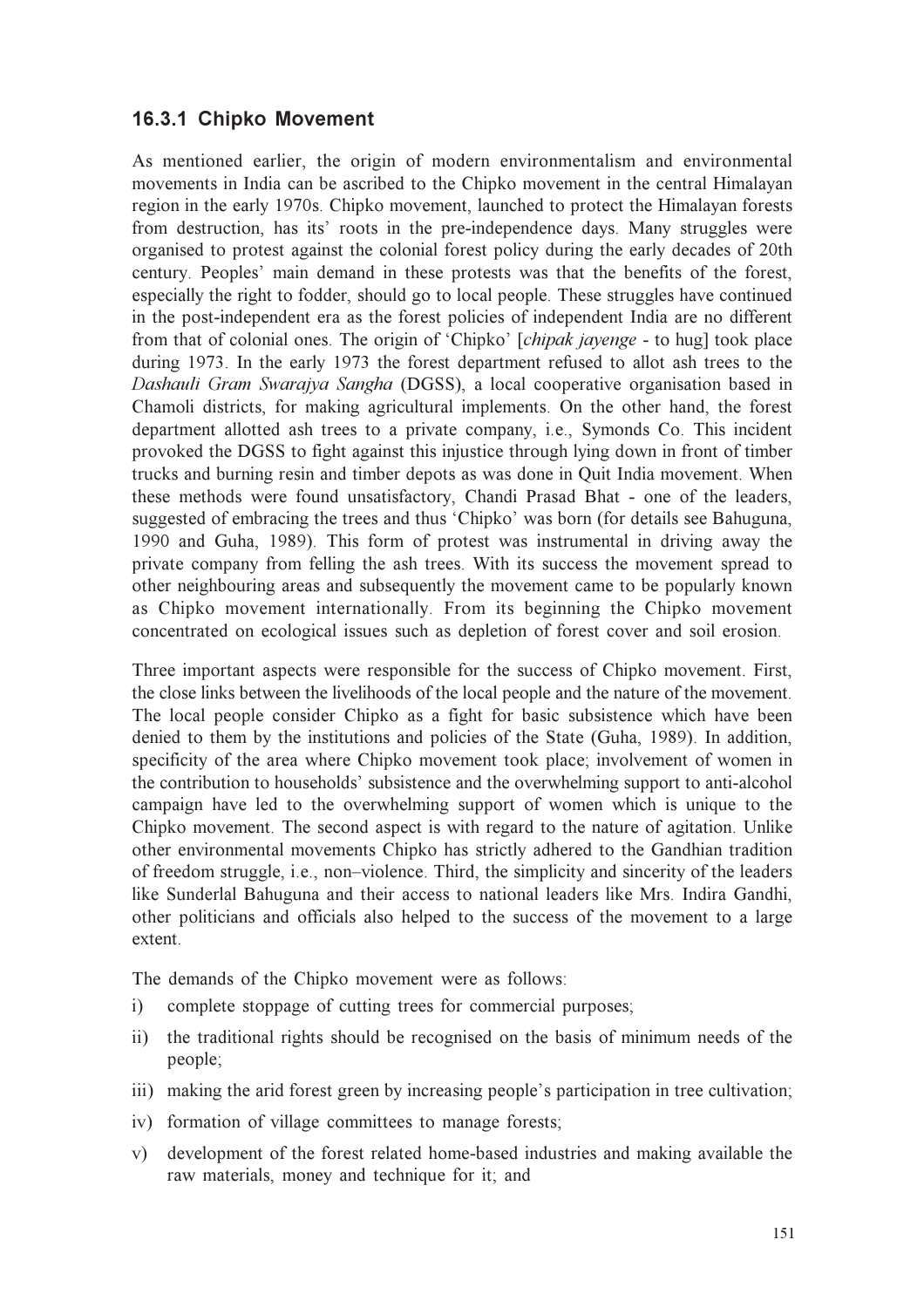vi) giving priority to afforestation in the light of local conditions, requirements and varieties.

What is distinctive about Chipko movement is that it was the forerunner as well 'as direct inspiration for a series of popular movements in defense of community rights to natural resources. Sometimes these struggles revolved around forests, in other instances, around control and use of pasture, mineral or fish resources.

### 16.3.2 Appiko Movement

Inspired by the Chipko movement the villagers of Western Ghats, in the Uttar Kannada region of Karnataka started Appiko Chalewali movement during September – November, 1983. Here the destruction of forest was caused due to commercial felling of trees for timber extraction. Natural forests of the region were felled by the contractors which resulted in soil erosion and drying up of perennial water resources. In the Saklani village in Sirsi, the forest dwellers were prevented from collecting usufructs like twigs and dried branches and non timber forest products for the purposes of fuelwood, fodder .honey etc.They were denied of their customary rights to these products.

In September 1983, women and youth of the region decided to launch a movement similar to Chipko, in South India. Women and youth from Saklani and surrounding villages walked five miles to a nearby forest and hugged trees there. They forced the fellers and the contractors of the state forest department to stop cutting trees. The people demanded a ban on felling of green trees. The agitation continued for 38 days and this forced the state government to finally concede to their demands and withdrew the order for felling of trees. For some time government stopped felling of trees which was resumed again after some time which resumed the movement again. The movement was backed by the local people. Even the daily wage labourers hired by the contractors to fell tree stopped doing their work.

In October, the movement entered into its second phase and this took place in Bengaon forest Here the forest was of mix tropical semi–evergreen type and mostly on hilly terrain. The inhabitants of the region who were primarily tribal or the indigenous people depended on the forest for their survival and livelihood. Disappearance of bamboo due to commercial felling deprived them of the basic source to make items like baskets, mats, etc. The main source of their income was the sale these items. When felling of trees did not stop people started the movement. The movement was spontaneous in nature. The local indigenous people hugged tree to stop them from cutting and finally the government had to give in to their demands. Similar movements also started in other areas like Husri. It also inspired the local people to launch the movement.

In fact Appiko movement became a symbol of people's power for their rights of natural resources vis-a-vis the state. In November, the movement spread to Nidgod village in Siddapur taluka preventing the state from commercial felling of trees in this deciduous forest of the region. The Appiko movement was successful in its three fold objectives, i.e., protection of the existing forest cover, regeneration of trees in denuded lands and utilising forest wealth with proper consideration to conservation of natural resources. The movement also created awareness among the villagers throughout the Western Ghats about the ecological danger posed by the commercial and industrial interests to their forest which was the main source of sustenance. Like the Chipko, the Appiko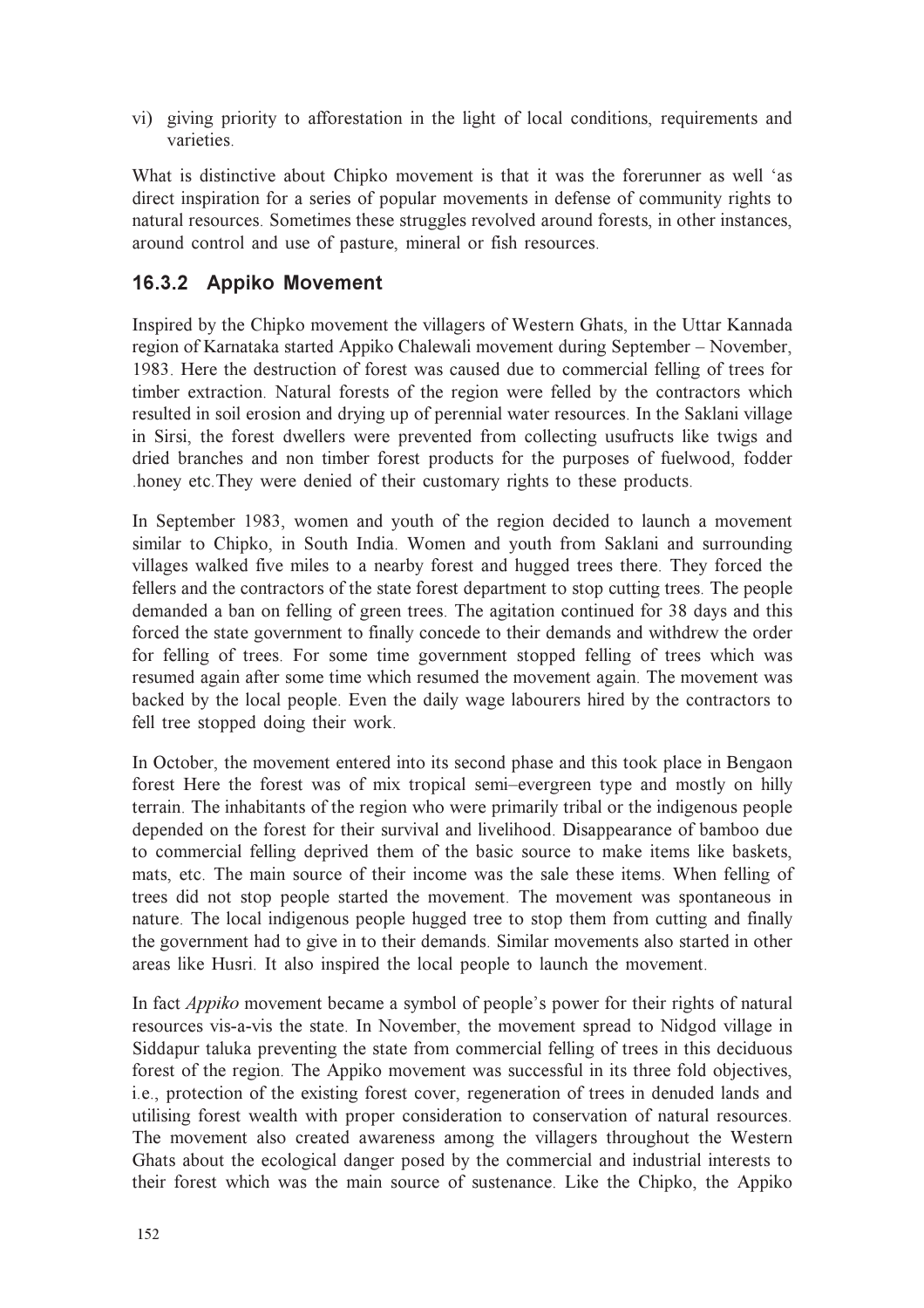movement revived the Gandhian way of protest and mobilisation for sustainable society in which there is a balance between man and nature.

# 16.3.3 Narmada Bachao Andolan (NBA)

Narmada river project encompassing three major states of western India Gujarat, Madhya Pradesh and Maharashtra is the most important case study in terms of maturation of environmental movement and dynamics related to politics of development. No other development project in India has brought into focus the intensity of magnitude of ecodevelopment problems to such a level of informed debate, political mobilisation and grass root activism as this project. The controversy which surrounded this project has challenged the government at all levels and at the same time was successful in creating and forging linkages with civil society organisation and NGOs, both at the national and international level. In fact, it has contributed to the political discourse of alternative development in India.

Sardar Sarovar Project which is a interstate multi-purpose project with a terminal major dam in Gujarat is being built on river Narmada which is the fifth largest river in India– 1312 km long. The Narmada Valley Project, with its two mega projects- Sardar Sarovar Project and Narmada Sagar Project in Madhya Pradesh ,is the largest single river valley project with the objective of making the world's largest man–made lake.

The consequences of the project are, however, quite glaring and alarming. The reservoir will submerge 37,000 hectares of land of which 11,000 hectares are classified as forest. It will displace about one lakh persons of 248 villages- 19 of Gujarat, 36 of Maharashtra and 193 of Madhya Pradesh. The state government initiated the project as Gujarat was one of the worst water–starved regions in India and there was drastic shortage of water for domestic, commercial, agricultural and industrial needs. Further, the state had witnessed one of the worst droughts between 1985-88 which further reinforced this project. However, according to the critics, it is seen as "the world's worst man–made ecological disaster" and it is considered unviable. It may be mentioned here that originally Narmada project was considered to be an irrigation project of a 161 feet high dam. Later it was found that water could be technologically harnessed making it a multipurpose dam if its level is raised to 455 feet. Consequently, the state governments started looking for finances not only from the centre but also from the World Bank.

Plans for damming the river at Gora in Gujarat surfaced as early as 1946. In fact, Prime Minister Jawaharlal Nehru laid the foundation for a 49.8-meter-high dam in 1961. After studying the new maps the dam planners decided that a much larger dam would be more profitable. The only problem was hammering out an agreement with neighboring states– Madhya Pradesh and Maharashtra. In 1969, after years of negotiations attempting to agree on a feasible water-sharing formula, the Indian government established the Narmada Water Disputes Tribunal. Ten years later, it announced its award – the Narmada Water Disputes Tribunal Award. The award envisaged that land should be made available to the ousters at least year before submergence.

Before the Ministry of the Environment even cleared the Narmada Valley Development Projects in 1987, the World Bank sanctioned a loan for \$450 million for the largest dam, the Sardar Sarovar, in 1985. In actuality, construction on the Sardar Sarovar dam site had continued sporadically since 1961, but began in earnest in 1988. Questions arose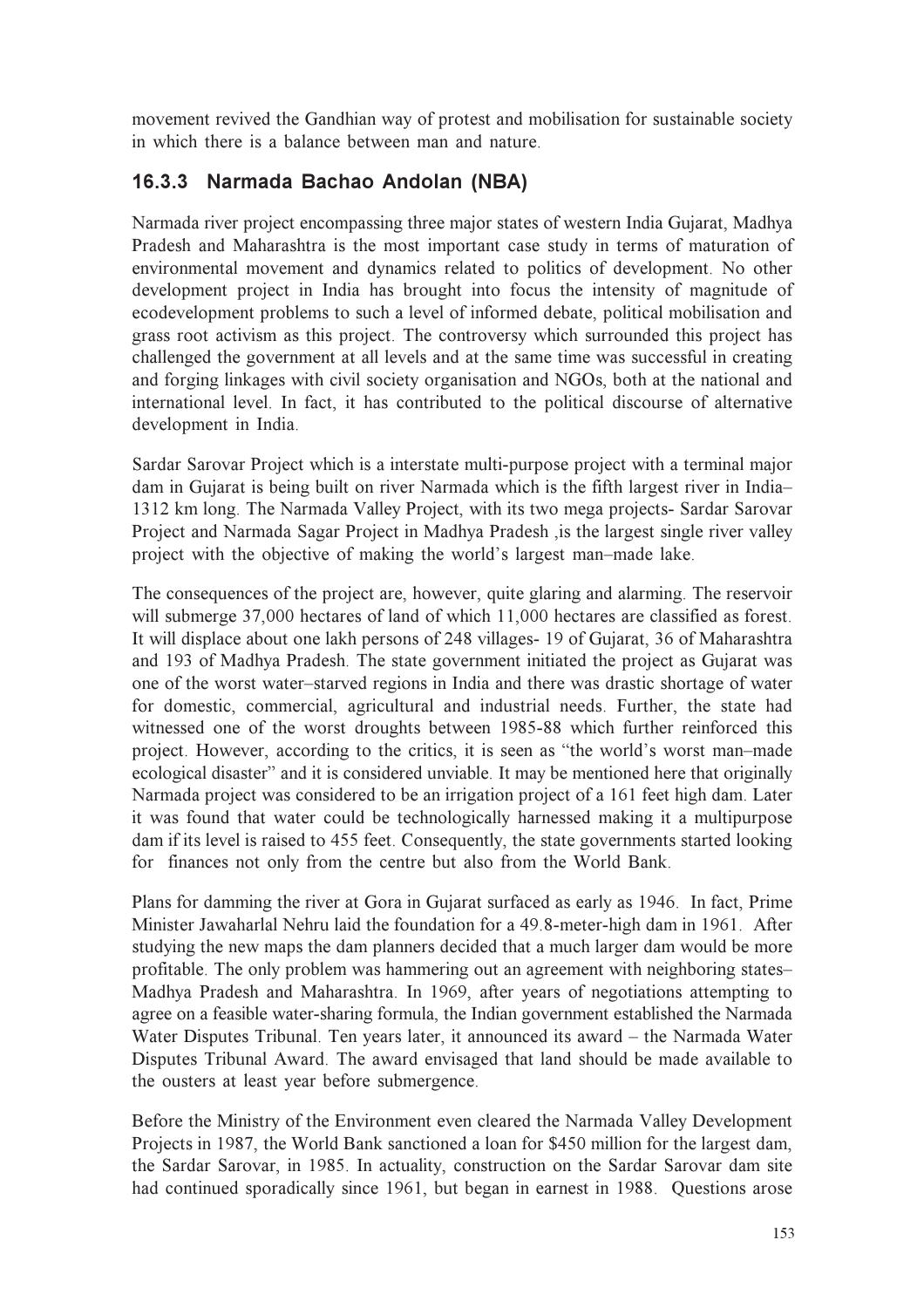concerning the promises about resettlement and rehabilitation programme set up by the government. As a consequence, each state had a people's organisation which addressed these concerns. Soon, these groups came together to form the Narmada Bachao Andolan (NBA), or, the Save the Narmada Movement under the leadership Medha Patekar , a social activists.

It may be mentioned here that the NBA began as a fight for information about the Narmada Valley Development Projects but developed as a fight for just rehabilitation for the lakhs of people to be ousted by the Sardar Sarovar Dam and other large dams along the Narmada river. Eventually, when it became clear that the magnitude of the project precluded accurate assessment of damages and losses, and that rehabilitation was impossible, the movement challenged the very basis of the project and questioned its claim to development.

In 1988, the NBA demanded formally the stoppage all work on the Narmada Valley Development Projects. In September 1989, more than 50,000 people gathered in the valley from all over India to pledge to fight "destructive development." A year later thousands of villagers walked and boated to a small town in Madhya Pradesh to reiterate their pledge to drown rather than agree to move from their homes. Under intense pressure, the World Bank was forced to create an independent review committee, the Morse Commission. It published its report the Morse Report in 1992. The report "endorsed all the main concerns raised by the Andolan (NBA). Two months later, the Bank sent out the Pamela Cox Committee. It also known as suggested exactly what the Morse Report advised against: "a sort of patchwork remedy to try and salvage the operation". Eventually, due to the international uproar created by the Report, the World Bank withdrew from the Sardar Sarovar Project. In response, the Gujarati government decided to raise \$200 million and go ahead with the project.

Many issues of the project are yet unresolved. However, what is more important is that the Movement has been successful a considerable extent. The achievements of the movements include:

- Exit of the World Bank from Sardar Sarovar in 1993
- Halt of Sardar Sarovar construction 1994-99
- Withdrawal of foreign investors from Maheshwar dam 1999-2001

The NBA is unique in the sense that it underlined the importance of people's right to in formation which the authorities finally had to concede under media and popular pressure. It was successful not only in mobilising hundreds of thousands people from different walks of life to put pressure on the State government for its anti-people policies ,affecting and displacing lakhs of tribals from their homes and livelihoods. It also received immense international support. Resorting to non–violent mode of protest and following Gandhian vision of constructive work, NBA, as its popularly known is distinctive landmark in the history of environmentalism in India. However, in the face of recalcitrant attitude of the governments, the NBA continues with the involvement of effected people and civil society organisations.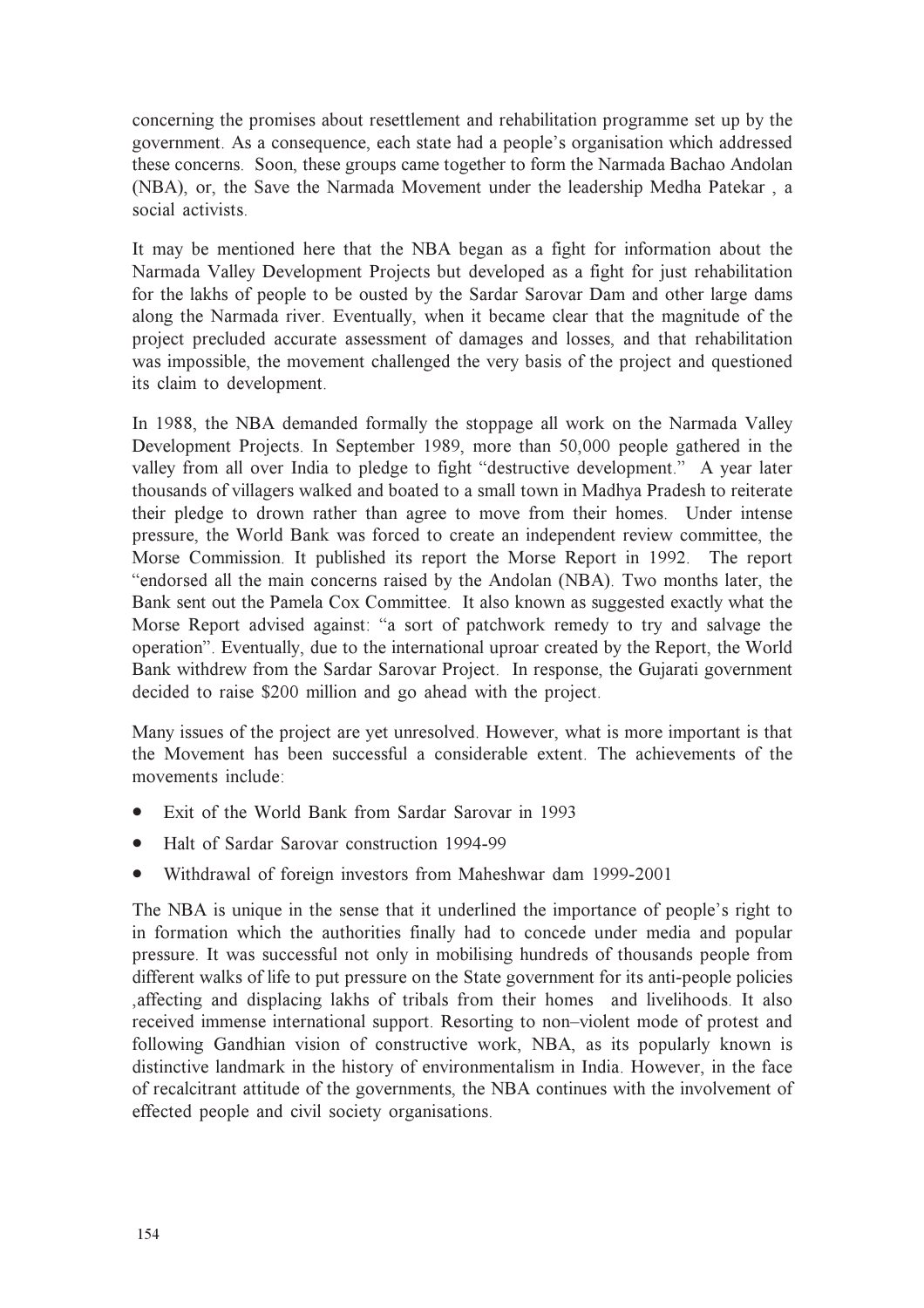#### 16.3.4 Urban-based Environmental Movements

In the recent past environmental pollution caused due the industrialisation has become the focus of collective action by the civil society organisations, NGOs, concerned individuals, especially lawyers, scientists, environmentalists and social activists. They sought the intervention of the judiciary and drew the attention of the state for showing concern to the pollution caused by the process of modernisation. However, the main focus of the collective action against pollution has been in the urban areas. Certain tragedies like gas leakage in Bhopal based Union Carbide MNC, Charnobyl in former Soviet Union where thousands of people were killed created worries among the people on the negative effect of the industrialisation. Though the 1990s have seen increased concern about the environmental pollution, awareness about the disastrous impact of the environmental pollution started growing in the 1960s. All the major cities of India are facing acute air, water and other kinds on environmental pollution. Continuous immigration of the people from rural areas into the cities, their habitat in the congested areas which exist along with the polluting small scale industries; increasing number of vehicles; and unplanned expansion of cities, open drainage, etc. have created levels environmental hazards. This pollution made people susceptible to multiple diseases.

The protection of environment did not form significant part of the policies of the state. The Nehruvian model gave more emphasis to the industrialisation without showing much concern for the pollution it was going create. However, in 1976 an Constitutional Amendment called upon the state "to protect and improve the environment and to safeguard the forest and wildlife of the country" and made the fundamental duty of every citizen "to protect and improve the natural environment including forests, lakes, rivers and wildlife, and to have compassion for living creatures". In the following decades the state passed legislations to prevent air pollution and environmental protection like The Air Act of 1981 and Environmental Protection Act of 1986. The judiciary has become the arbiter of people's rights which include their protection from the environmental protection also since the emergence of the device of the Public Interest Litigation ( PIL). In the face of indifference of the executive and legislature about the people's problems, the PIL has become an effective weapon through which people seek the intervention of the state on these issues. The intervention of the judiciary forced the state to introduce some measures for prevention of environmental pollution. Justice Krishna Iyer, Justice Kuldeep Singh and advocate MC Mehta have made remarkable contribution in protection of the environment.

Delhi is one of the most polluted cities in the world. Three issues related to the environmental pollution have been focus of activities of some concerned of the civil society components in the recent past. These are air pollution caused due to the vehicular and industrial pollution and water pollution in Yamuna river. The number of private and public vehicles has increased many fold in the recent past. This has polluted the environment and made people, especially children and old vulnerable to multiple diseases. Reacting to the court order which was result of a PIL, the government made it compulsory to introduce the CNG vehicles and make the pollution check mandatory for all private vehicles. The introduction of the CNG vehicles has resulted in the reduction of the environmental pollution in the city. Similarly, the Delhi government has been force to shift the polluting industries out of the city and launch the Yamuna river cleaning operation. The closing down of the polluting factories and industries proved the labour